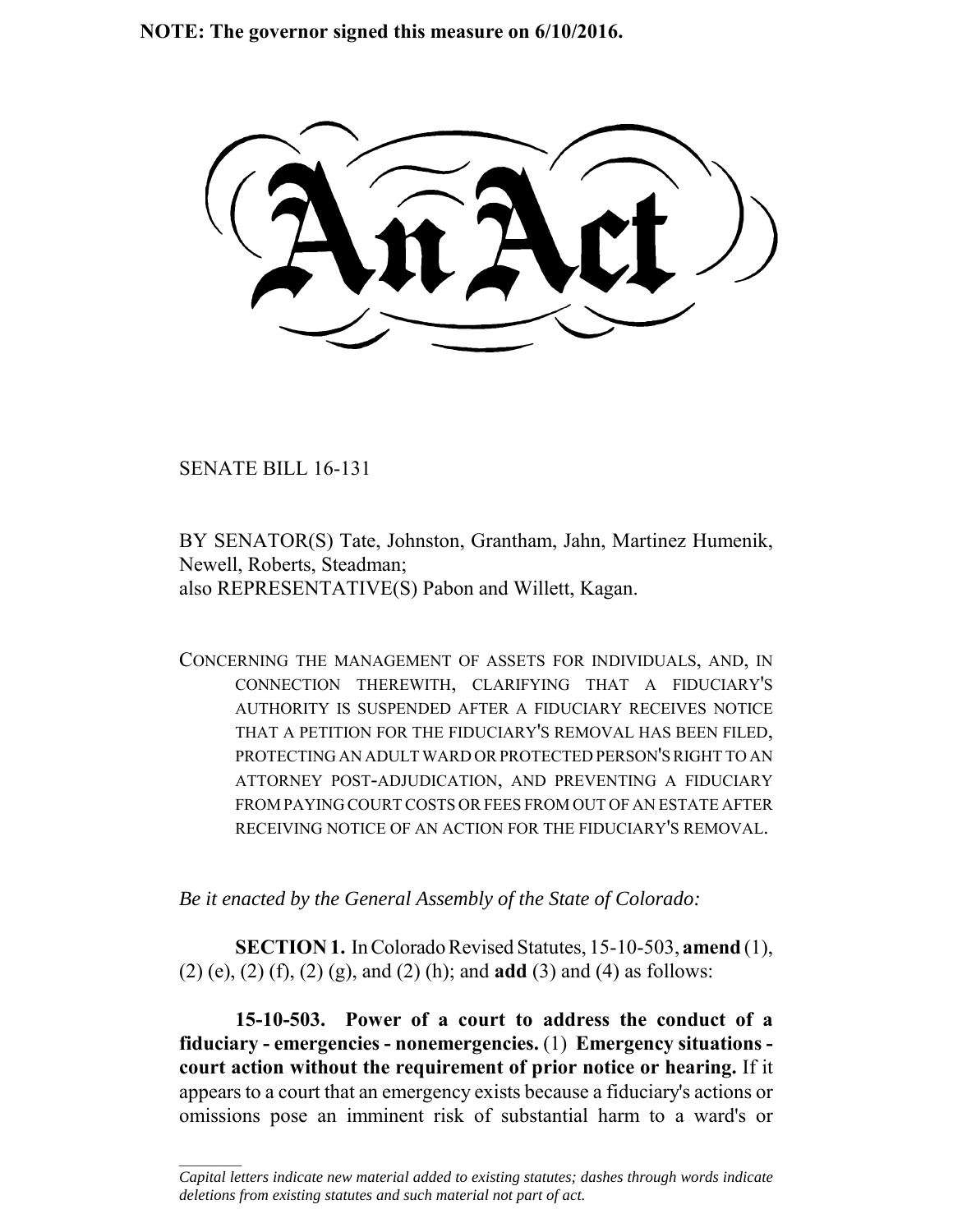protected person's health, safety, or welfare or to the financial interests of an estate, the court may, on its own motion or upon the request of an interested person, without a hearing and without following any of the procedures authorized by section 15-10-502, order the immediate restraint, restriction, or suspension of the powers of the fiduciary; direct the fiduciary to appear before the court; or take such further action as the court deems appropriate to protect the ward or protected person or the assets of the estate. If a court restrains, restricts, or suspends the powers of a fiduciary, the court shall set a hearing and direct that notice be given pursuant to section 15-10-505. The clerk of the court shall immediately note the restraint, restriction, or suspension on the fiduciary's letters, if any. Any action for the removal, surcharge, or sanction of a fiduciary shall be governed by subsection  $(2)$  of this section.

(2) **Nonemergency situations - court action after notice and hearing.** Upon petition by a person who appears to have an interest in an estate, or upon the court's own motion, and after a hearing for which notice to the fiduciary has been provided pursuant to section 15-10-505, a court may order any one or more of the following:

(e) The removal of the fiduciary. A court may remove a fiduciary for cause at any time, and the following provisions shall apply: THE APPOINTMENT OF A TEMPORARY OR PERMANENT SUCCESSOR FIDUCIARY;

(I) After a fiduciary receives notice of proceedings for his, her, or its removal, the fiduciary shall not act except to account, to correct maladministration, or to preserve the estate.

(II) If a court orders the removal of a fiduciary, the court shall direct by order the disposition of the assets remaining in the name of, or under the control of, the fiduciary being removed.

(III) Cause for removal of a fiduciary exists when removal would be in the best interests of the estate or if it is shown that the fiduciary or the person seeking the fiduciary's appointment intentionally misrepresented material facts in the proceedings leading to the fiduciary's appointment, or that the fiduciary has disregarded an order of the court, has become incapable of discharging the duties of the office, or has mismanaged the estate or failed to perform any duty pertaining to the office.

#### PAGE 2-SENATE BILL 16-131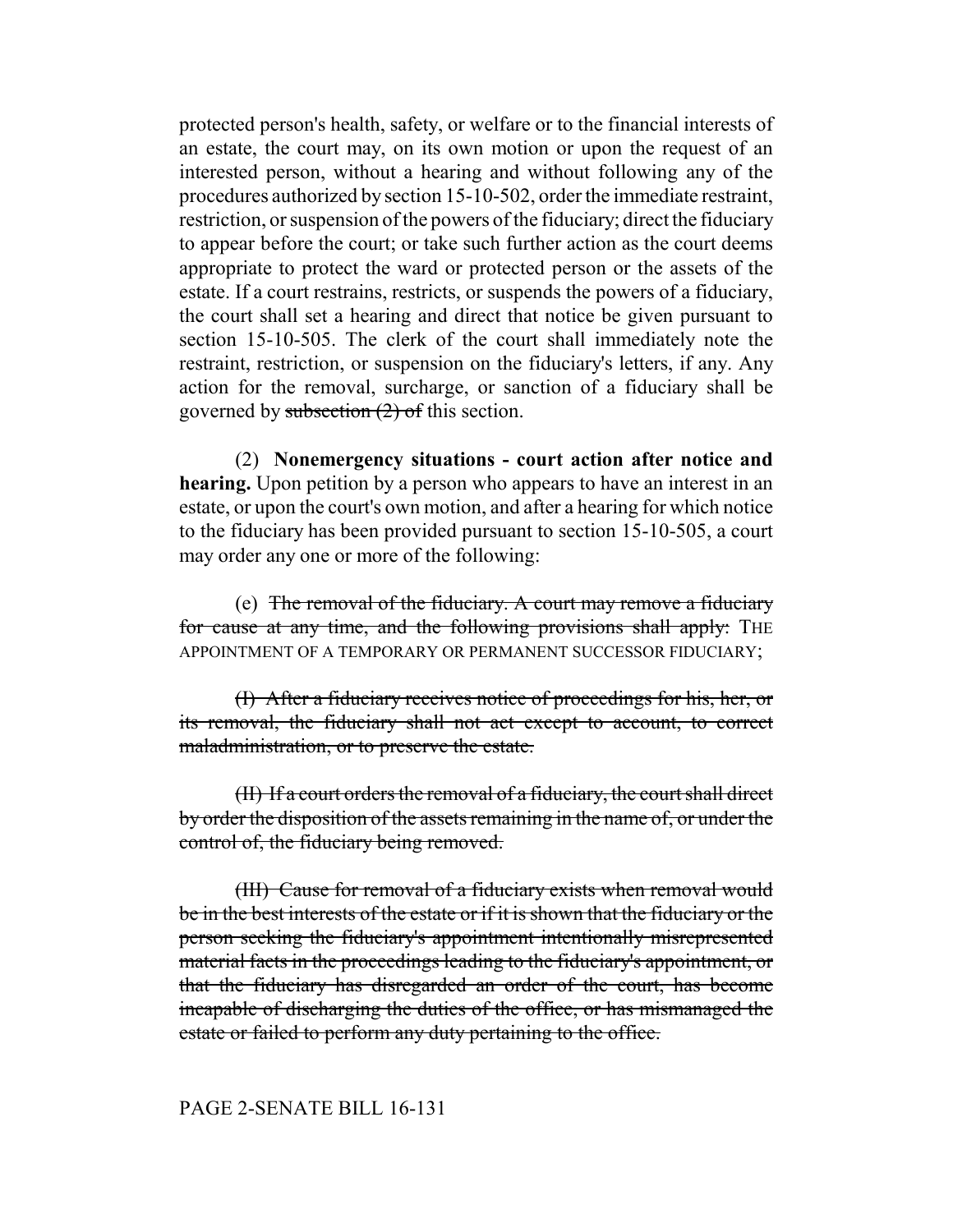(IV) If a court orders the removal of a fiduciary, the court shall direct that the fiduciary's letters, if any, be revoked and such revocation be endorsed upon the fiduciary's letters, if any.

(f) The appointment of a temporary or permanent successor fiduciary; A REVIEW OF THE FIDUCIARY'S CONDUCT. IF A COURT ORDERS A REVIEW OF THE FIDUCIARY'S CONDUCT, THE COURT SHALL SPECIFY THE SCOPE AND DURATION OF THE REVIEW IN THE COURT'S ORDER.

(g) A review of the fiduciary's conduct. If a court orders a review of the fiduciary's conduct, the court shall specify the scope and duration of the review in the court's order. A SURCHARGE OR SANCTION OF THE FIDUCIARY PURSUANT TO SECTION 15-10-504;

(h) A surcharge or sanction of the fiduciary pursuant to section 15-10-504; of THE REMOVAL OF THE FIDUCIARY; OR

(3) **Removal of a fiduciary - procedures.** A COURT MAY REMOVE A FIDUCIARY FOR CAUSE AT ANY TIME, AND THE FOLLOWING PROVISIONS APPLY:

(a) IF A COURT ORDERS THE REMOVAL OF A FIDUCIARY, THE COURT SHALL DIRECT BY ORDER THE DISPOSITION OF THE ASSETS REMAINING IN THE NAME OF, OR UNDER THE CONTROL OF, THE FIDUCIARY BEING REMOVED.

(b) IF A COURT ORDERS THE REMOVAL OF A FIDUCIARY, THE COURT SHALL DIRECT THAT THE FIDUCIARY'S LETTERS, IF ANY, BE REVOKED AND THAT SUCH REVOCATION BE ENDORSED UPON THE FIDUCIARY'S LETTERS, IF ANY.

(c) CAUSE FOR REMOVAL OF A FIDUCIARY EXISTS WHEN:

(I) REMOVAL WOULD BE IN THE BEST INTERESTS OF THE ESTATE;

(II) IT IS SHOWN THAT THE FIDUCIARY OR THE PERSON SEEKING THE FIDUCIARY'S APPOINTMENT INTENTIONALLY MISREPRESENTED MATERIAL FACTS IN THE PROCEEDINGS LEADING TO THE FIDUCIARY'S APPOINTMENT; OR

(III) THE FIDUCIARY HAS DISREGARDED AN ORDER OF THE COURT, HAS BECOME INCAPABLE OF DISCHARGING THE DUTIES OF THE OFFICE, OR

# PAGE 3-SENATE BILL 16-131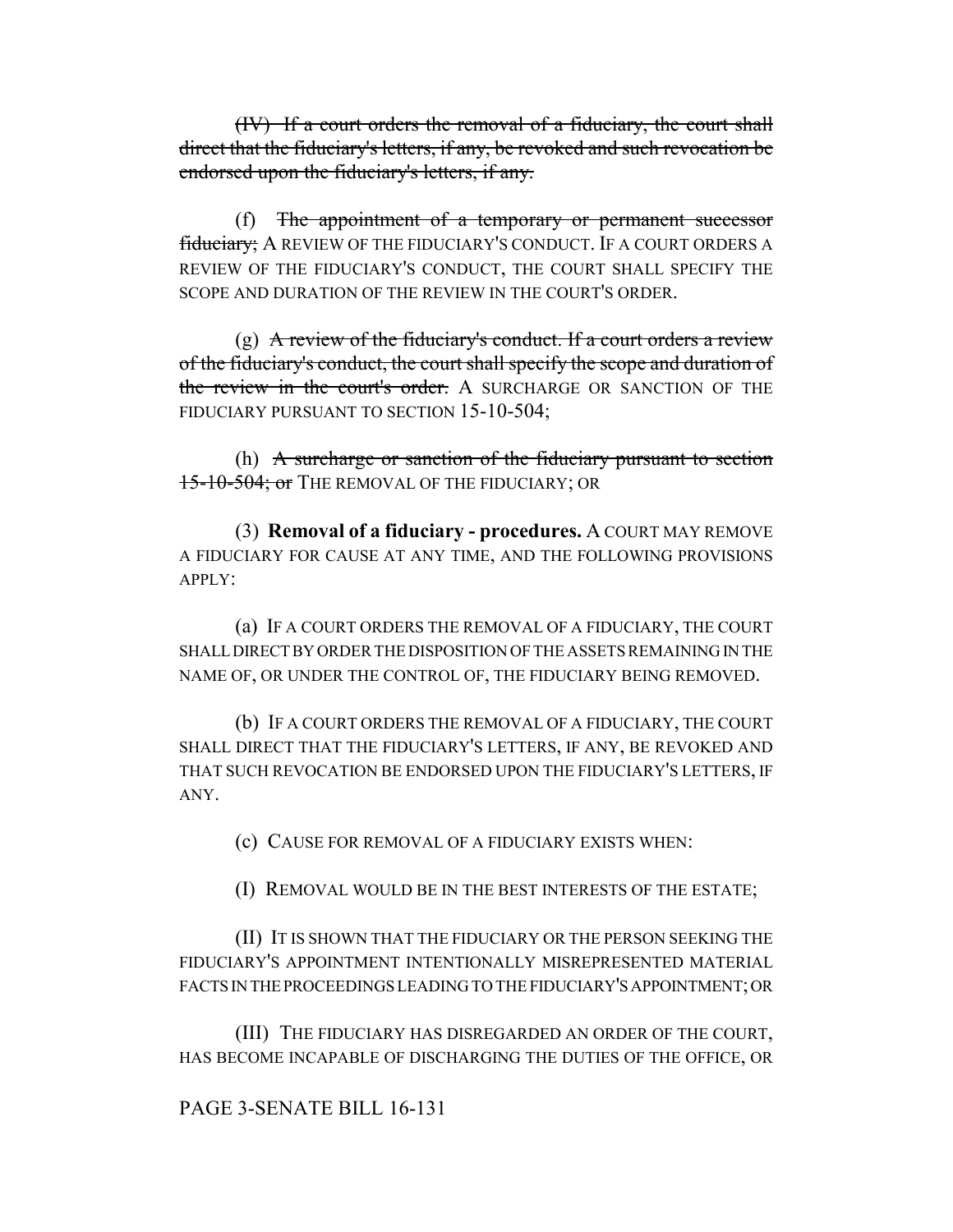HAS MISMANAGED THE ESTATE OR FAILED TO PERFORM ANY DUTY PERTAINING TO THE OFFICE.

(4) **Petition for removal - temporary restraints on fiduciary powers.** AFTER A FIDUCIARY RECEIVES NOTICE OF THE FILING OF A PETITION FOR HIS, HER, OR ITS REMOVAL, THE FIDUCIARY SHALL NOT ACT EXCEPT TO ACCOUNT, TO CORRECT MALADMINISTRATION, OR TO PRESERVE THE ESTATE.

**SECTION 2.** In Colorado Revised Statutes, 15-14-102, **add** (10.5) as follows:

**15-14-102. Definitions.** In parts 1 to 4 of this article:

(10.5) "POST-ADJUDICATION" MEANS AFTER APPOINTMENT OF A PERMANENT GUARDIAN OR SPECIAL OR PERMANENT CONSERVATOR AFTER A HEARING FOR WHICH A RESPONDENT WAS PROVIDED NOTICE PURSUANT TO SECTION 15-14-309 OR SECTION 15-14-404, OR BOTH, AND AT WHICH THE RESPONDENT HAD AN OPPORTUNITY TO PRESENT EVIDENCE AND BE HEARD.

**SECTION 3.** In Colorado Revised Statutes, **add** 15-14-319 as follows:

**15-14-319. Right to a lawyer post-adjudication.** (1) AN ADULT WARD HAS THE RIGHT POST-ADJUDICATION TO BE REPRESENTED BY A LAWYER OF THE WARD'S CHOOSING AT THE EXPENSE OF THE WARD'S ESTATE UNLESS THE COURT FINDS BY CLEAR AND CONVINCING EVIDENCE THAT THE WARD LACKS SUFFICIENT CAPACITY TO PROVIDE INFORMED CONSENT FOR REPRESENTATION BY A LAWYER. UPON SUCH A FINDING, THE COURT SHALL APPOINT A GUARDIAN AD LITEM, AND THE ADULT WARD RETAINS THE RIGHT TO A LAWYER OF THE ADULT WARD'S CHOOSING FOR THE LIMITED PURPOSE OF INTERLOCUTORY APPEAL OF THE COURT'S DECISION AS TO THE RIGHT TO A LAWYER.

(2) THE RIGHT TO A LAWYER DESCRIBED IN SUBSECTION (1) OF THIS SECTION APPLIES TO A WARD PARTICIPATING IN PROCEEDINGS OR SEEKING ANY REMEDY UNDER PARTS 1 TO 4 OF THIS ARTICLE, INCLUDING CHANGE OR TERMINATION OF A GUARDIANSHIP, JUDICIAL REVIEW OF FIDUCIARY CONDUCT, APPELLATE RELIEF, AND ANY OTHER PETITION FOR RELIEF FROM THE COURT.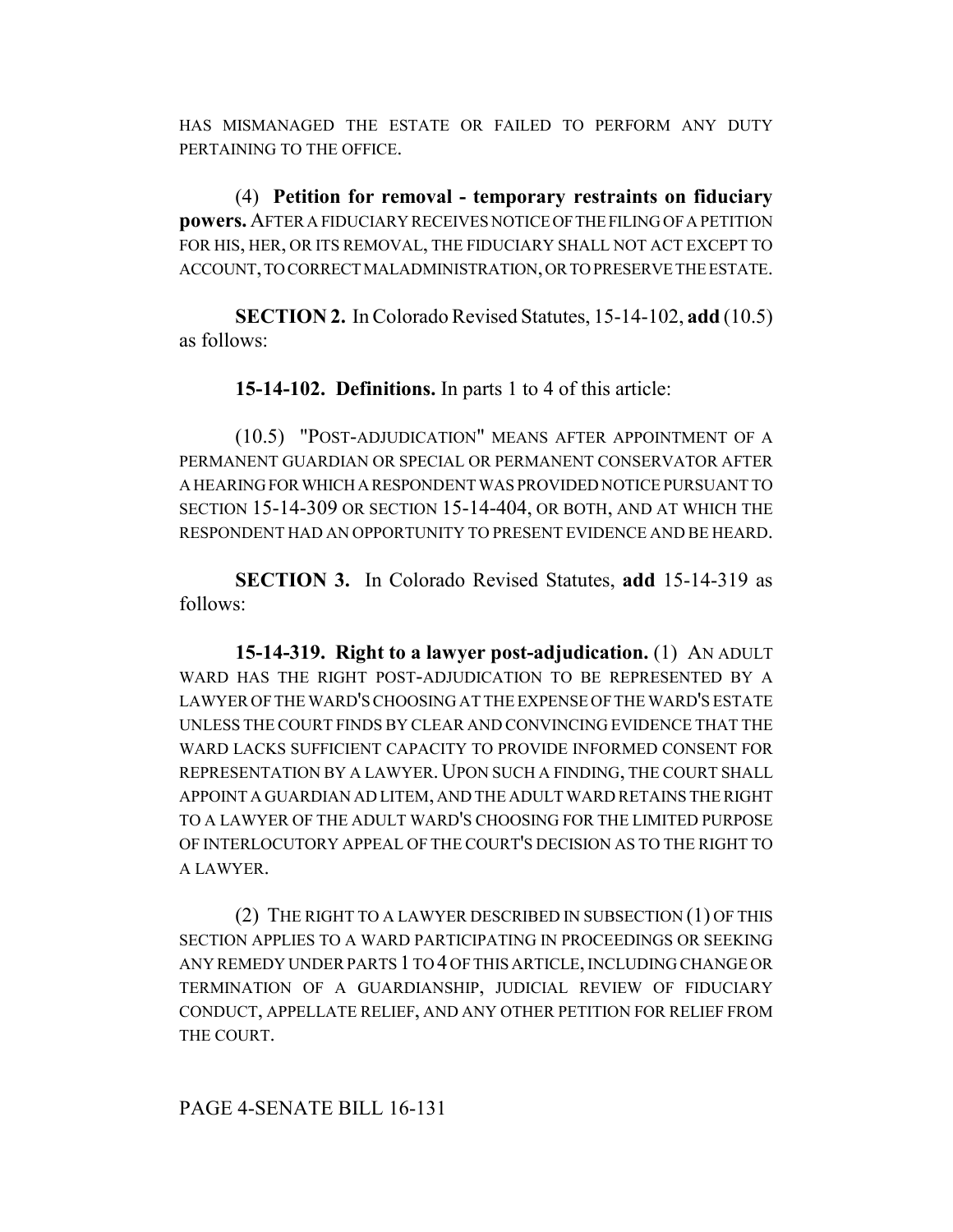(3) SUBJECT TO SUBSECTION (1) OF THIS SECTION, THE COURT SHALL APPOINT A LAWYER TO REPRESENT ANY ADULT WARD IN ANY PROCEEDINGS PURSUANT TO PARTS 1 TO 4 OF THIS ARTICLE IF THE WARD IS NOT REPRESENTED BY A LAWYER AND THE COURT DETERMINES THE WARD NEEDS SUCH REPRESENTATION.

(4) A LAWYER FOR THE WARD, ON PRESENTATION OF PROOF OF REPRESENTATION, MUST BE GIVEN ACCESS TO ALL INFORMATION PERTINENT TO PROCEEDINGS UNDER THIS TITLE, INCLUDING IMMEDIATE ACCESS TO MEDICAL RECORDS AND INFORMATION.

**SECTION 4.** In Colorado Revised Statutes, **add** 15-14-434 as follows:

**15-14-434. Right to a lawyer post-adjudication.** (1) AN ADULT PROTECTED PERSON HAS THE RIGHT POST-ADJUDICATION TO BE REPRESENTED BY A LAWYER OF THE PROTECTED PERSON'S CHOOSING AT THE EXPENSE OF THE PROTECTED PERSON'S ESTATE UNLESS THE COURT FINDS BY CLEAR AND CONVINCING EVIDENCE THAT THE PROTECTED PERSON LACKS SUFFICIENT CAPACITY TO PROVIDE INFORMED CONSENT FOR REPRESENTATION BY A LAWYER. UPON SUCH A FINDING, THE COURT SHALL APPOINT A GUARDIAN AD LITEM, AND THE ADULT PROTECTED PERSON RETAINS THE RIGHT TO A LAWYER OF THE ADULT PROTECTED PERSON'S CHOOSING FOR THE LIMITED PURPOSE OF INTERLOCUTORY APPEAL OF THE COURT'S DECISION AS TO THE RIGHT TO A LAWYER.

(2) THE RIGHT TO A LAWYER DESCRIBED IN SUBSECTION (1) OF THIS SECTION APPLIES TO A PROTECTED PERSON PARTICIPATING IN PROCEEDINGS OR SEEKING ANY REMEDY UNDER PARTS 1 TO 4 OF THIS ARTICLE, INCLUDING CHANGE OR TERMINATION OF A GUARDIANSHIP, JUDICIAL REVIEW OF FIDUCIARY CONDUCT, APPELLATE RELIEF, AND ANY OTHER PETITION FOR RELIEF FROM THE COURT.

(3) SUBJECT TO SUBSECTION (1) OF THIS SECTION, THE COURT SHALL APPOINT A LAWYER TO REPRESENT ANY ADULT PROTECTED PERSON IN ANY PROCEEDINGS PURSUANT TO PARTS 1 TO 4 OF THIS ARTICLE IF THE PROTECTED PERSON IS NOT REPRESENTED BY A LAWYER AND THE COURT DETERMINES THE PROTECTED PERSON NEEDS SUCH REPRESENTATION.

(4) A LAWYER FOR THE PROTECTED PERSON, ON PRESENTATION OF

#### PAGE 5-SENATE BILL 16-131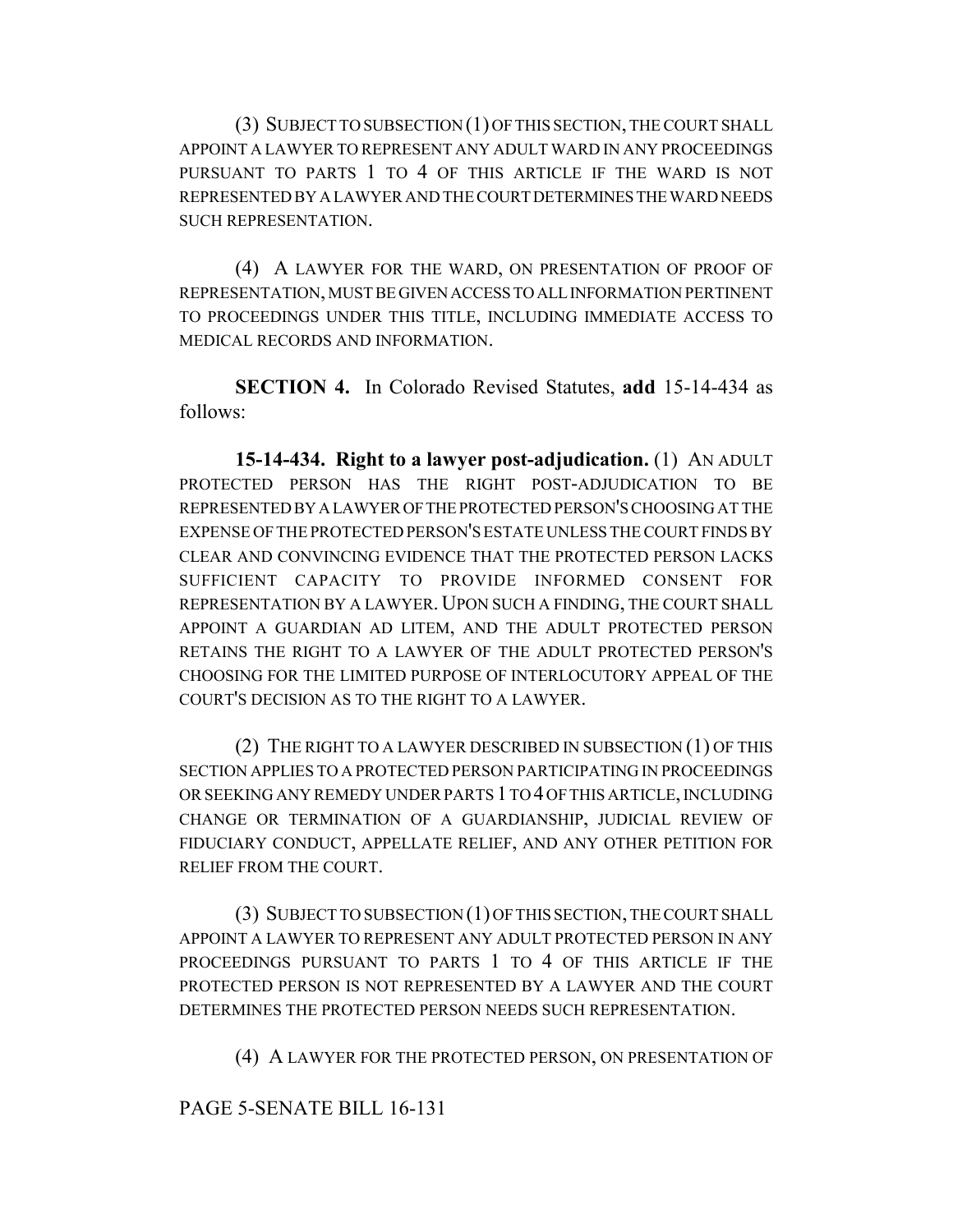PROOF OF REPRESENTATION, MUST BE GIVEN ACCESS TO ALL INFORMATION PERTINENT TO PROCEEDINGS UNDER THIS TITLE, INCLUDING IMMEDIATE ACCESS TO MEDICAL RECORDS AND INFORMATION.

**SECTION 5.** In Colorado Revised Statutes, 15-10-602, **amend** (5),  $(6)$ , and  $(7)$  (b) (I) as follows:

**15-10-602. Recovery of reasonable compensation and costs.** (5) Except as limited or otherwise restricted by a court order, compensation and costs that may be recovered pursuant to this section may be paid directly or reimbursed without a court order. AFTER A FIDUCIARY RECEIVES NOTICE OF PROCEEDINGS FOR HIS, HER, OR ITS REMOVAL, THE FIDUCIARY SHALL NOT PAY COMPENSATION OR ATTORNEY FEES AND COSTS FROM THE ESTATE WITHOUT AN ORDER OF THE COURT. A court shall order a person who receives excessive compensation or payment for inappropriate costs to make appropriate refunds.

(6) Except as provided in sections  $15{\text -}10{\text -}605$  (2), (3), AND (4); 15-14-318 (4); and 15-14-431 (5), if any fiduciary or person with priority for appointment as personal representative, conservator, guardian, agent, custodian, or trustee defends or prosecutes a proceeding in good faith, whether successful or not, the fiduciary or person is entitled to receive from the estate reimbursement for **necessary** REASONABLE costs and disbursements, including but not limited to reasonable attorney fees.

(7) (b) If a lawyer or another person not appointed by the court provides services that result in an order beneficial to the estate, respondent, ward, or protected person, the lawyer or other person not appointed by the court may receive costs and reasonable compensation from the estate as provided below:

(I) The lawyer or other person shall file a request for compensation for services or costs alleged to have resulted in the order within fourteen THIRTY-FIVE days after the entry of the order or within a greater or lesser time as the court may direct. Any objection thereto shall MUST be filed within fourteen TWENTY-ONE days after the filing of the request for compensation or costs. ANY REPLY TO THE OBJECTION MUST BE FILED WITHIN SEVEN DAYS AFTER THE FILING OF THE OBJECTION.

## **SECTION 6. Inclusion of official comments.** The revisor of

## PAGE 6-SENATE BILL 16-131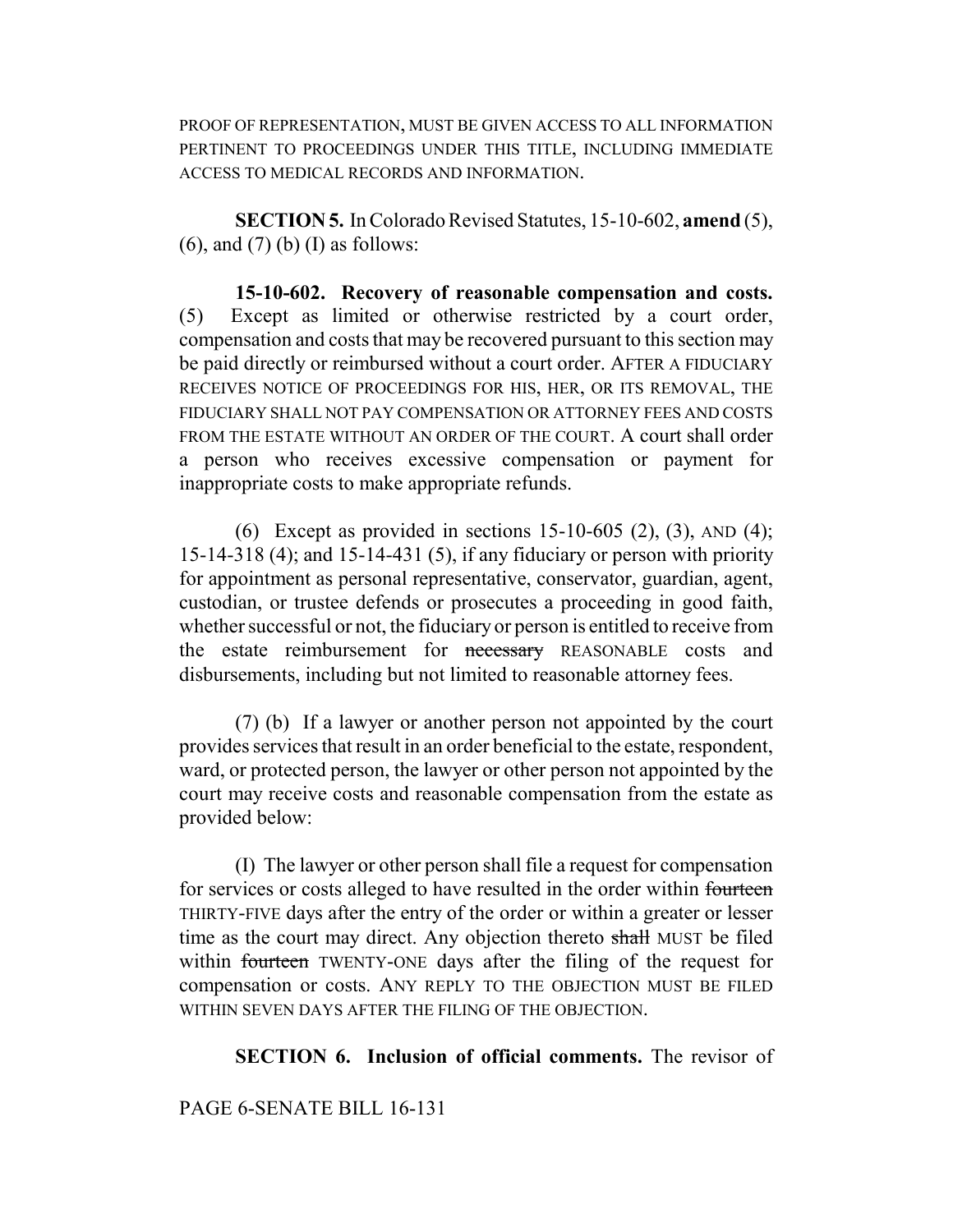statutes shall include in the publication of sections 15-14-319 and 15-14-434, C.R.S., as enacted by sections 3 and 4 of this act, as nonstatutory matter, following each such section, the full text of the official comments to these sections contained in the official volume containing the "Uniform Guardianship and Protected Proceedings Act" issued by the Uniform Law Commission, with any changes in the official comments or Colorado comments to correspond to Colorado changes in the uniform act. The revisor shall prepare the comments for approval by the committee on legal services.

**SECTION 7. Act subject to petition - effective date.** This act takes effect at 12:01 a.m. on the day following the expiration of the ninety-day period after final adjournment of the general assembly (August 10, 2016, if adjournment sine die is on May 11, 2016); except that, if a referendum petition is filed pursuant to section 1 (3) of article V of the state constitution against this act or an item, section, or part of this act within such period, then the act, item, section, or part will not take effect unless